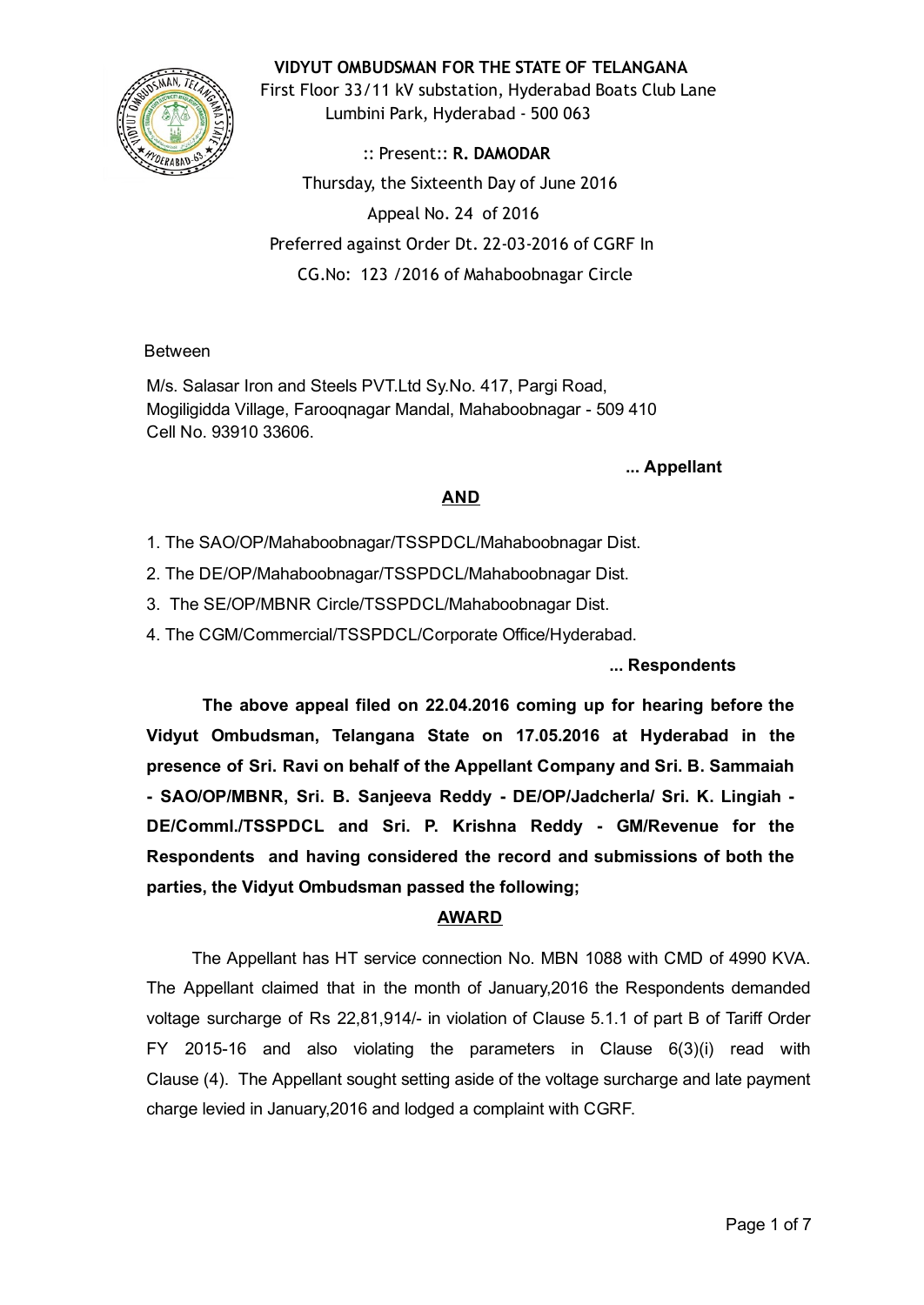2. The 3rd Respondent submitted a letter dt.12.2.2016 stating that in the month of January,2016 RMD of 5076 KVA exceeded the CMD 4990 by 86 KVA. He further claimed that for the consumers having contracted demand of about 4000 KVA, the maximum demand shall be four times the largest no.of KVAH delivered at the point of supply to the consumer during any consecutive 15 minutes in the month. The CMD of the Appellant is 4990 KVA and the maximum demand delivered at any consecutive 15 minutes during the month will be taken into consideration for billing as per clause 6(5) of HT supply, general conditions.

3. The 3rd Respondent stated that as per the Tariff Order 2015-16 general conditions of HT supply, if the RMD is more than 5000KVA with 33KV level voltage under common feeder in any month, the DISCOM is entitled to claim voltage surcharge, in addition to the applicable Tariff as per the Tariff Orders approved from time to time. Further, HT consumers intending to avail supply on common feeder for contracted demand with the company and all other sources, the voltage level at which the power could be drawn is as follows:

| <b>Contracted Demand</b> | <b>Voltage Level</b>                       |  |
|--------------------------|--------------------------------------------|--|
| Upto 1500 KVA            | 11KV                                       |  |
| 1501 KVA to 5000 KVA     | 33KV                                       |  |
| Above 5000 KVA           | 132 KV or 220 KV as decided by the Company |  |

The 3rd Respondent claimed that since RMD recorded is 5076 KVA which exceeded the limit of 5000KVA under 33 KV level under common feeder, voltage surcharge is levied @ 12% on demand charges and 10% on energy as per Tariff Order Part (A) HT Tariffs Clause 6(4) voltage surcharge of HT supply General Conditions. He relied on the part (A) HT Tariffs of Clause 6(4) of Tariff Order to support levying of voltage surcharge. He further claimed that there was an amount due Rs 13,04,232/- as on 31.12.2015 and therefore, late payment surcharge of Rs 22,487/ has been levied in the CC bill for the month of January,2016. During the hearing at CGRF, the representative of the Appellant, pointing out the Clause 6(4) relating to voltage surcharge, contended that only in case if the Appellant draws power at 11KV instead of 33KV, voltage surcharge would be levied and in the present case, the Appellant drew power at 33 KV and there has been no deviation of the declared voltage and therefore, voltage surcharge can not be levied.

4. Regarding ACD surcharge, the Appellant contended that as per the order of Hon'ble High Court in W.P. No. 37713 of 2014 dt.26.8.2013 the Appellant deposited 50% of ACD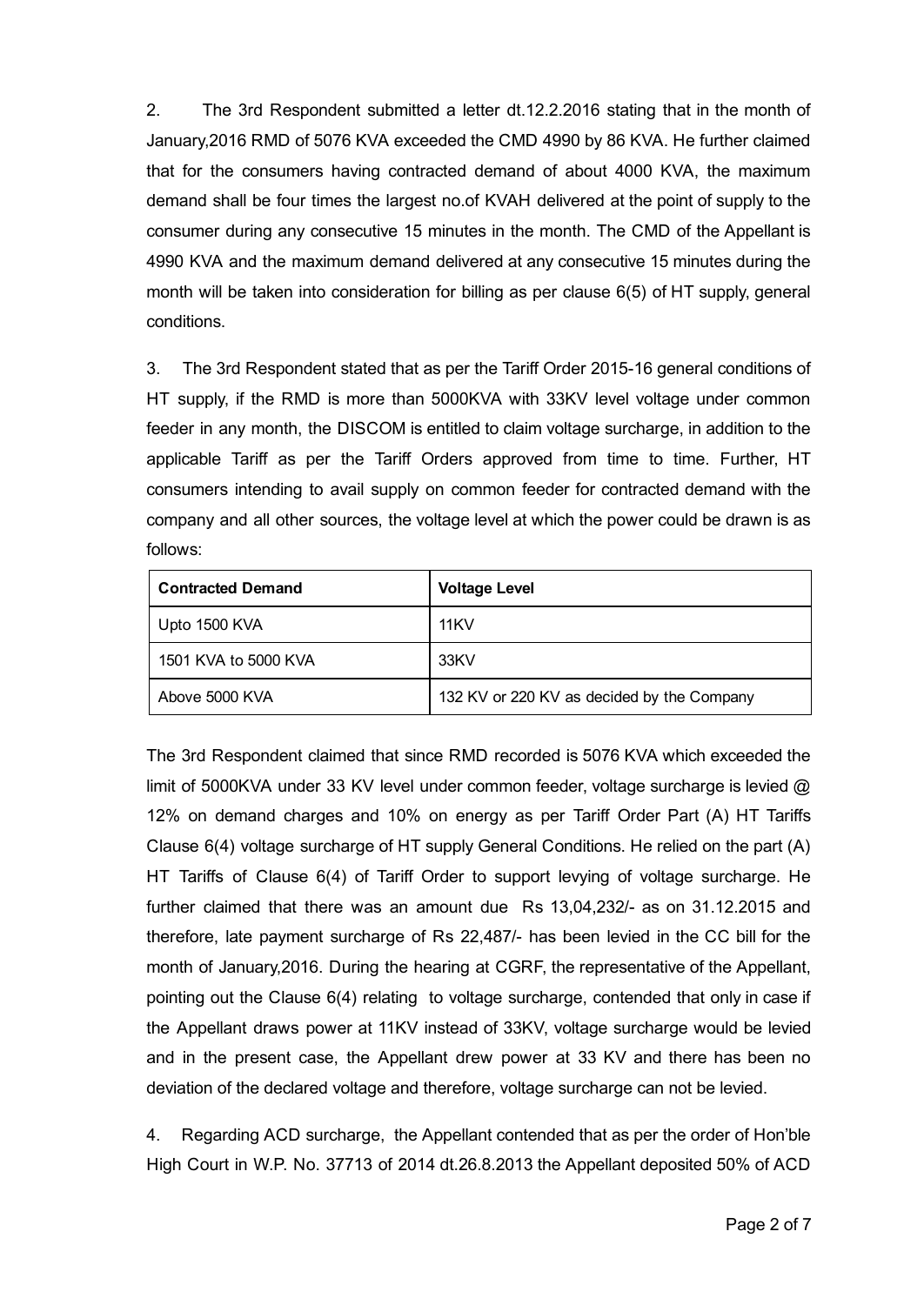amount and hence ACD surcharge is not attracted. It is further contended that the CC charges for the month of December, 2015 amounting to Rs 2,00,99,365/ was paid on 11.1.2016 as 9.1.2016 was a bank holiday and 10.1.2016 was a sunday and therefore, the late payment charges of Rs 22,487/ is not attracted and is liable to be withdrawn.

5. The 1st Respondent, SAO/O/Mahaboobnagar appearing before the CGRF reiterated what has been stated by the 3rd Respondent SE/OP/MBNR.

6. After hearing the complainant and on consideration of the material on record, the CGRF upheld the levy of voltage surcharge as per the note in Clause 6(4) of HT Supply General Conditions Vide Tariff Order 2015-16 through the impugned orders.

7. Aggrieved and not satisfied with the impugned orders, the Appellant preferred the present Appeal holding that levying of voltage surcharge of Rs 20,58,519/, ACD surcharge of Rs 2,00,907/ and late payment charges Rs 22,487/ are not legal and liable to be set aside.

8. The 3rd Respondent SE/O/MBNR Circle submitted a reply dt.12.5.2016 in the Appeal reiterating what he stated before the CGRF. He reproduced Clause 6(4) HT Supply General Conditions: Tariff Order FY 2015-16 relating to voltage surcharge, which is as follows:

"The H.T.Consumers who are now getting supply at voltage different from the declared voltage and who want to continue taking supply at the same voltage will be charged as per the rates indicated below":

| S.No                                       | Contracted<br>demand with<br>licence and other<br>sources    | Voltage at<br>which supply<br>should be<br>availed (in KV) | Voltage at which<br>consumer is<br>availing supply<br>(in KV) | Rates % extra over |                   |  |  |
|--------------------------------------------|--------------------------------------------------------------|------------------------------------------------------------|---------------------------------------------------------------|--------------------|-------------------|--|--|
|                                            |                                                              |                                                            |                                                               | Demand<br>charges  | Energy<br>charges |  |  |
| A                                          | For HT Consumers availing supply through common feeders      |                                                            |                                                               |                    |                   |  |  |
| 1                                          | 1501 to 5000                                                 | 33                                                         | 11                                                            | 12%                | 10%               |  |  |
| 2                                          | Above 5000                                                   | 132 or 220                                                 | 66 or below                                                   | 12%                | 10%               |  |  |
| в                                          | For HT Consumers availing supply through independent feeders |                                                            |                                                               |                    |                   |  |  |
| 1                                          | 2501 to 10000                                                | 33                                                         | 11                                                            | 12%                | 10%               |  |  |
| $\overline{2}$                             | Above 10000 KVA                                              | 132 or 220                                                 | 66 or below                                                   | 12%                | 10%               |  |  |
| Note: The FSA will be extra as applicable. |                                                              |                                                            |                                                               |                    |                   |  |  |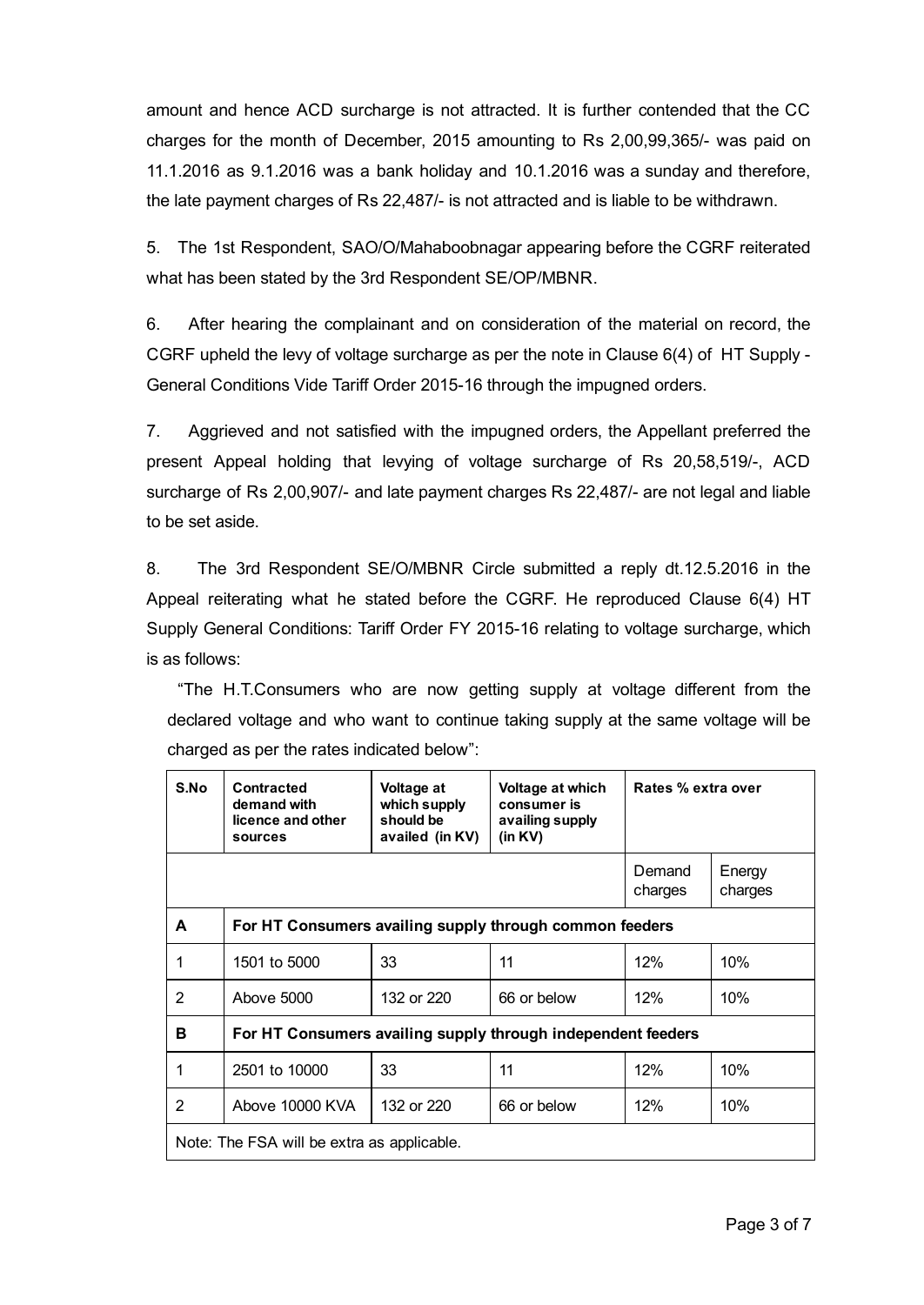Note: In case of consumers who are having supply arrangements from one or more than one sources, the RMD or CMD with the licensee and other sources, whichever is higher, shall be the basis for levying voltage surcharge.

9. The 3rd Respondent further reiterated that as on 31.12.2015 an amount of Rs 13,04,232/ towards CC bill was due and therefore, late payment charge of Rs 22,487/ has been levied in the CC bill of 01/16 and that in view of RMD of 5076 KVA which is more than CMD of 4990 KVA with 33 KV level under common feeder, the Appellant is liable to pay the voltage surcharge.

10. Efforts at mediation failed to succeed in view of the respective stands of both the parties and therefore, the matter is being disposed of on merits.

11. On the basis of record and contention of both the parties, the following issues arise for determination:

- i. Whether the Appellant is liable to pay the voltage surcharge on the additional usage of KVA during the month of January,2016?
- ii. Whether the ACD surcharge of Rs 2,00,097/ is liable to be set aside?
- iii. Whether late payment charges of Rs 22,487/- are liable to be set aside?
- iv. Whether the impugned orders are liable to be set aside?

## ISSUES 1 to 4

12. The Appellant contended that the Respondents have imposed voltage surcharge misinterpreting the relevant Clause even though there is no ground attracting imposition of voltage surcharge. The Appellant further claimed that with 4990 KVA of CMD, the power was drawn at 33 KVA and as per Clause  $6(4)$  of Tariff Order 2015-16, if the Appellant whose CMD is 4990 KVA draws power at 11KV instead of 33 KV, only then the voltage surcharge is attracted and not in the present case. On the other hand, the Respondents claimed that as per the note in the Clause 6(4) in the Tariff Order 2015-16, if the RMD goes beyond 5000 KVA drawn at 33 KV level under common feeder, the voltage surcharge is attracted, because the designated voltage for above 5000 KVA is 132 KV or 220 KV as per the Clause.

13. There are three prerequisites for application of Part A of the Table in Clause 6(4) for imposing the voltage surcharge on the consumers availing supply through common feeders and they are: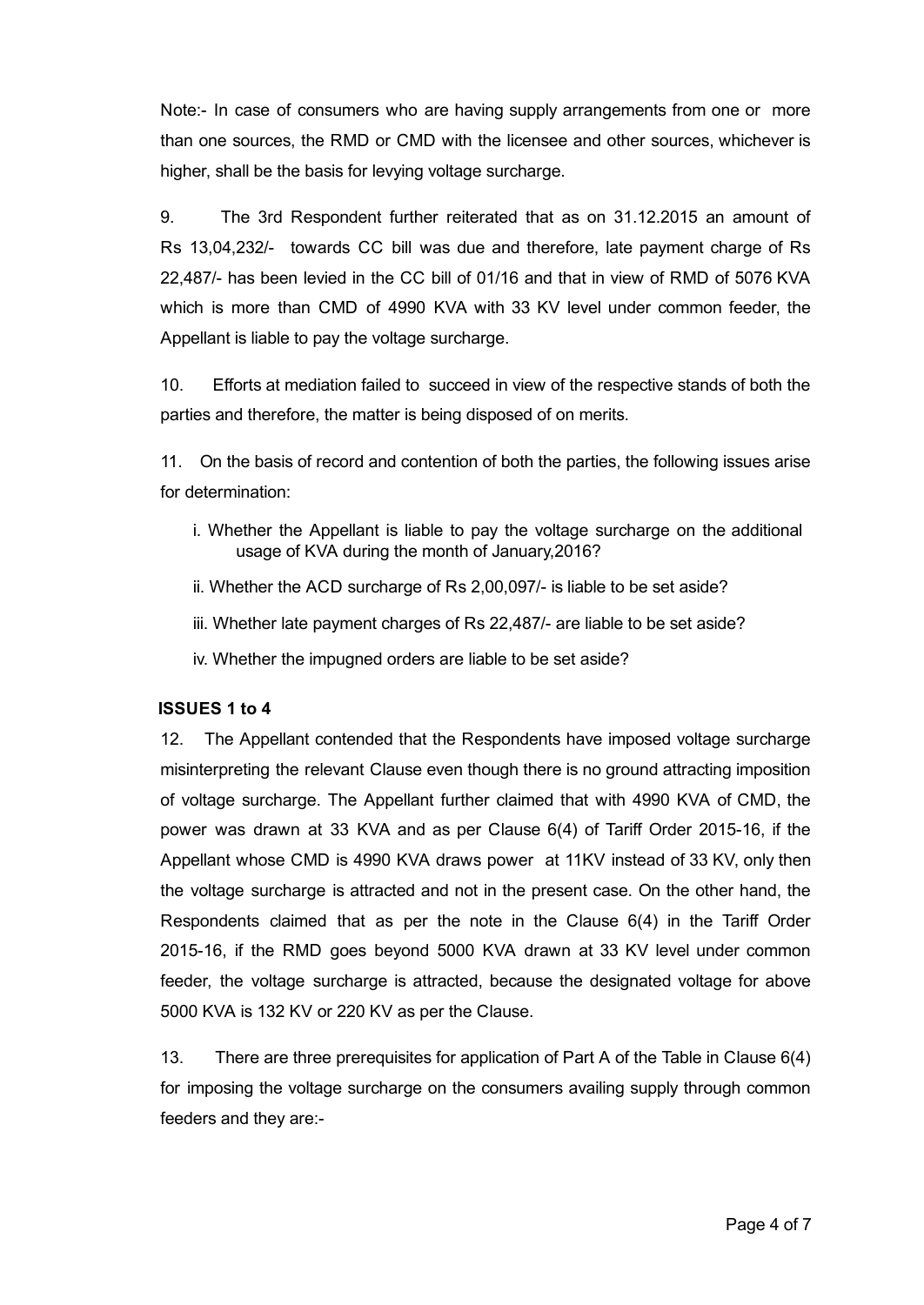- i. The contracted demand with licensee and other sources (in KVA) should have been between 1501 KVA and 5000KVA at voltage level 33KV
- ii. Voltage at which the supply should be availed is at 33KV level.
- iii. The Voltage at which the consumer is availing supply should have been 11KV and the consumer should be insisting on availing supply at 11KV only,

and only then, 12% demand charges and 10% energy charges representing the voltage surcharge are leviable and not otherwise.

14. The maintenance of the voltage level is of utmost importance for the Distribution Company to maintain grid discipline. When the power is supplied in higher voltages, the transmission losses are lesser. Hence, when a utility supplies power at a designated voltage, and the consumers avail supply at a lower level continuously than the specified voltage level, there would be transmission losses and to compensate this type of losses, the voltage surcharge is levied. The utility suffers higher transmission losses, if it has to supply power at a lower voltage level. This is the purpose behind levy of voltage surcharge.

15. In the present case:

a .The specified voltage for CMD below 5000KVA under common feeder is at 33 KV level. The appellant is availing supply at 33KV and there is no deviation,

b. The appellant is not getting supply continuously at different (lower) voltage from the declared voltage which is 33KV,

c. There is no insistence in drawing supply at different (lower) voltage

16. The voltage surcharge imposed on the Appellant in the present case, as discussed supra, is not mandated by Para 6(4) H.T. Supply General Conditions of the Tariff Order 2015-16. It is practically not possible to shift from drawing power supply at 33 KV level to 132 KV level, at a particular instant immediately when a small portion of the demand in KVA (excess KVA) is drawn, in a particular integration of time duration and day in a month. This impossibility is ignored by the DISCOM when the claim was made for the voltage surcharge in this case, making huge demand over the appellant. The respondents prepared energy bills in this case levying voltage surcharge, without having the authority to do so, based on misinterpretation of the criteria prescribed in para 6(4) of the table H.T. Supply General Conditions of the Tariff Order 2015-16 and thus, it is clear that levy of voltage surcharge is not unsustainable in the present case.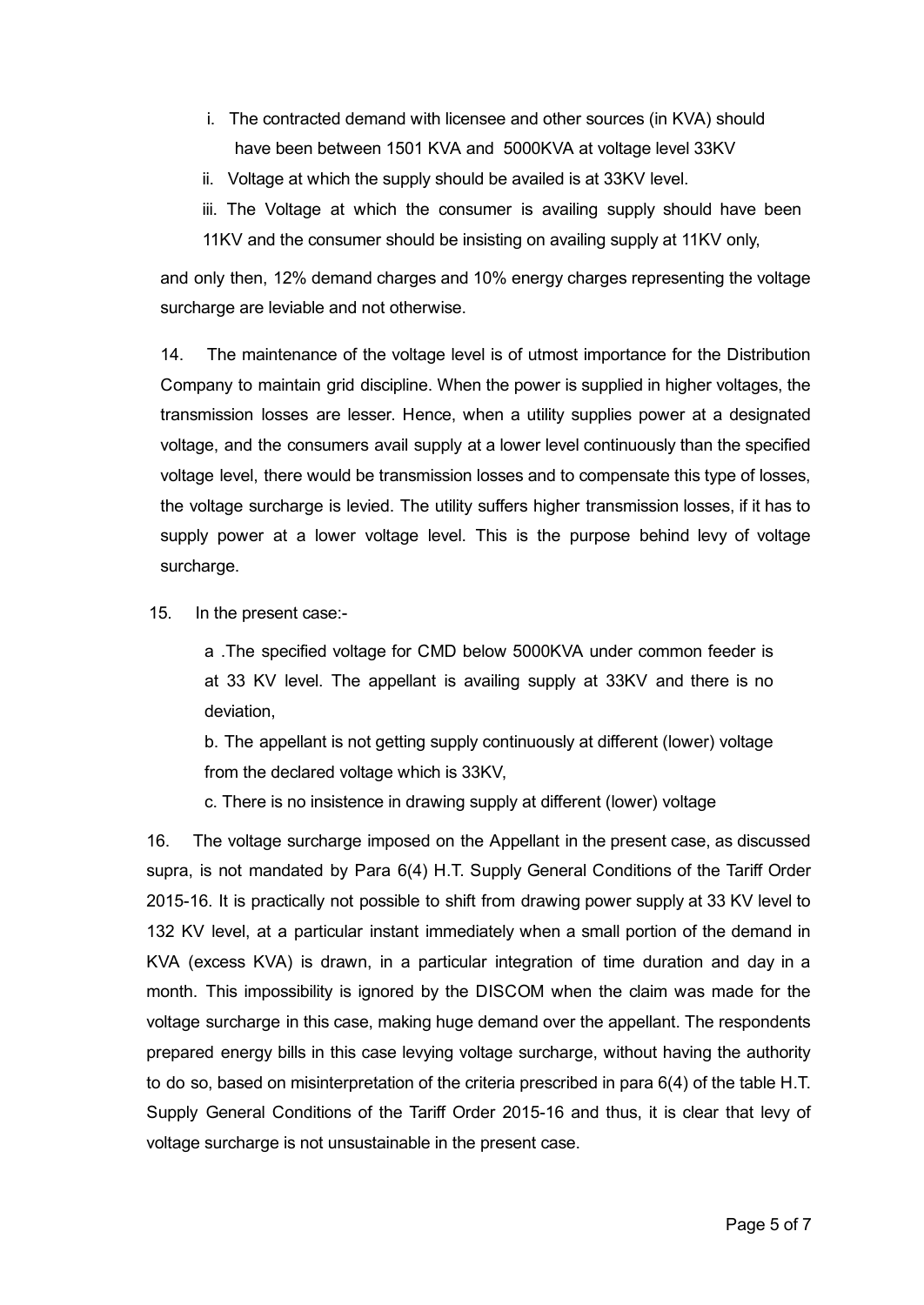17. The Appellant contended that late payment charges of Rs 22,487/ are liable to be set aside because there was no delay in payment of the dues. The billing data shows that an amount of Rs 13,04,232/ representing CC charges was shown as due in the month of December,2015 payable in the same month and not paid. Hence, this amount became arrears in January,2016. The amount according to the Appellant was paid on 11.1.2016 with a delay of 35 days and hence the Respondents have correctly charged the late payment charge at 5paise/RS100/day. The contention of the Appellant on this aspect is untenable.

18. The Appellant has not raised the question of ACD surcharge before the CGRF and raised the question in the Appeal. According to the Appellant, the Respondents raised ACD surcharge of Rs 2,00,907/ without any valid reason. The Respondents claimed that as per clause 6(3) of the Regulation No.6/2014, increase in consumption over a period of one year and review of inadequacy of available security deposit, the ACD has been enhanced. Further on non payment of ACD amount, the surcharge of Rs 2,00,907/- has been levied and the Appellant has to pay this amount.

19. The Appellant took a stand that a WP No. 37713/2014 has been filed by the Appellant and others and as per the orders, the Appellant paid 50% of the ACD amount. It is represented that the connected WA No. 968/2015 and batch were disposed of by orders dt.19.5.2016 upholding the right of the Respondents to collect ACD amount as per the Regulation 6/2014. Under these circumstances, in view of the fact that the Appellant failed to support the contention that the Respondents are not entitled to collect ACD amount and further in view of Clause 6(3) of the Regulation No.6/2004, it is held that the Respondents are entitled to collect ACD surcharge amount of Rs 2,00,907/ from the Appellant. The issue is answered accordingly.

20. In view of the aforementioned discussion, it is clear that the CGRF, which disposed of the complaint in a mere 2 line order without any discussion and without answering the points raised by the Appellant in its entirety, is unsustainable for absolute lack of reasoning. The issue is answered accordingly.

- 21. In the result, the Appeal is partly allowed holding that:
- a. the voltage surcharge imposed on the Appellant company in the month of January, 2016 is set aside.
- b. the ACD surcharge of Rs 2,00,907/ is upheld as legal and sustainable.
- c. the late payment surcharge of Rs 20,487/ is found to be legal and sustainable and